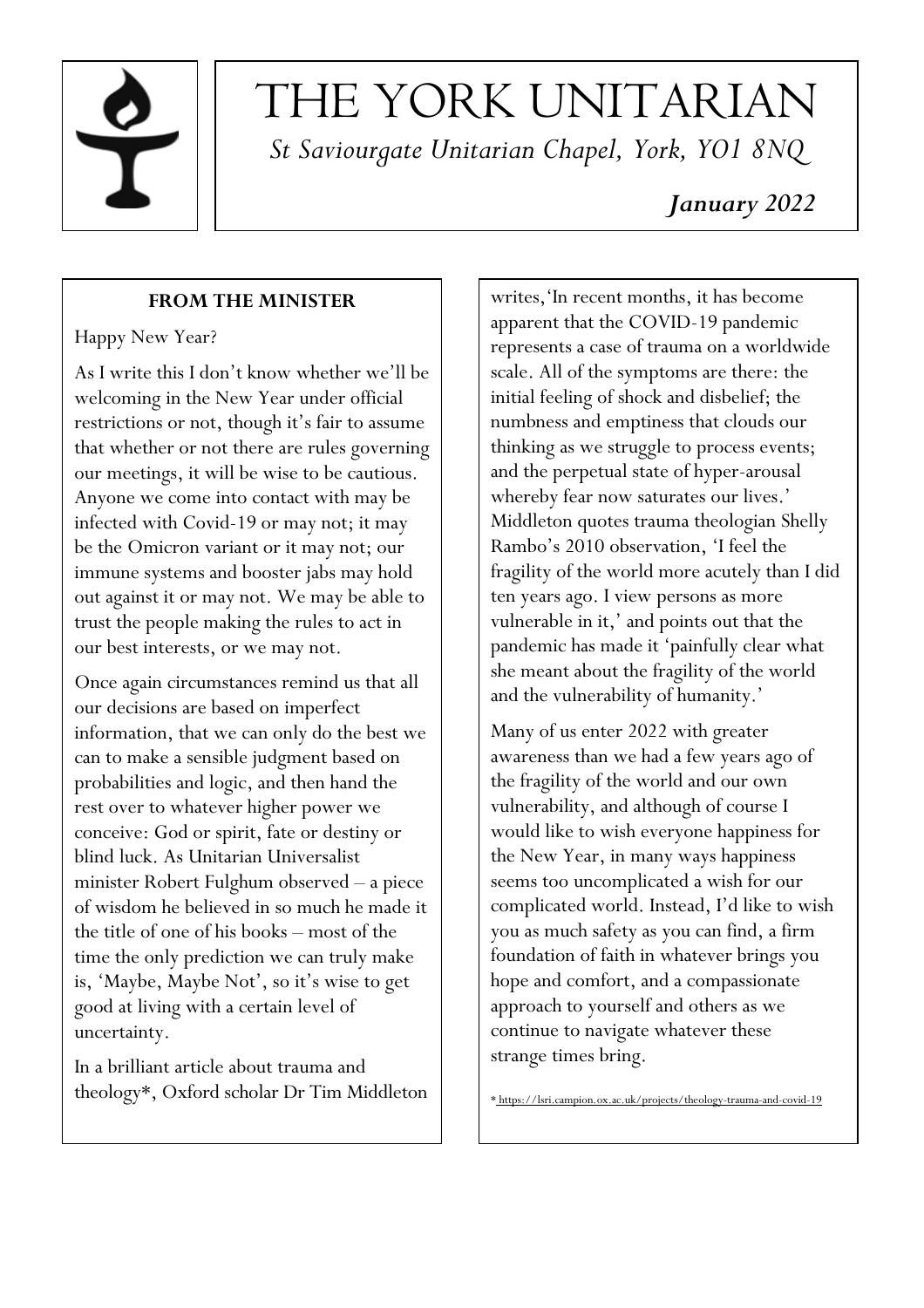#### **A MONTH OF SUNDAYS**

**at 11am**

#### **Sunday 2 January**

Revd Stephanie Bisby *Make it So* Music by David Hammond

#### **Sunday 9 January**

\*Chris Newsam *Expect a Miracle, Really?* Music by Helen Drewery

## **Sunday 16 January**

Revd Stephanie Bisby *The Banquet of Community* Music by David Hammond

**Sunday 23 January** Chris Carr President of the Yorkshire Unitarian Union Music by Laura Jones

> **Sunday 30 January** Laura Cox *Faith in Climate Justice* Music by Nick Morrice

\**Chris Newsam says:* I live in Malton with my wife Janice and elderly dog Sophie. I have been a Quaker for over 20 years with an increasing interest and leaning towards Unitarians. Over the last eighteen months I have been studying Interfaith Ministry with the OneSpirit Foundation and hope to be ordained next July.

I am a retired Charity Manager and professional fundraiser. I recently completed The Unitarian Worship Leaders Course (Foundation) with Unitarian College and looks forward to leading services when I am able to do so.

Expect a Miracle, really?

I hope to explore what miracles might be and how we respond to the word 'miracle'. Also what is a faith community in this 21st century in the midst of multiple crises and challenges. In an open and inclusive way leaving room for hope and trust within and beyond our Chapel community.

## **JANUARY EVENTS**

2

#### **Congregational Meditation**

Thursdays at 11am In the chapel, weather and regulations permitting, otherwise on Zoom. Details from Dee Boyle.

**Rice and Dahl Lunch** 

Sunday 16 January This lunch will be served after the morning service. There will be only rice and dahl. This is not only to raise a significant amount of money - ideally each person contributing the cost of a lunch out in town but for us to experience in ONE of our daily meals the only meal many families live on every day. Funds raised will go towards CHANCE, the children's charity in Nepal which is one of our current year's charities. All are welcome. Details from Barbara Barnes and the Social Action Group.

#### **Comfort Book Café**

Tuesday 25 January at 6.30pm An opportunity to get together on Zoom for a conversation inspired by Matt Haig's *The Comfort Book* about the books, films, music and art that bring us comfort and joy. Details from Stephanie Bisby.

#### **Poetry Group**

Wednesday 26 January at 7pm On Zoom Details from Dee Boyle.

#### **Residents' Weekend Opening**

(Regulations permitting) Saturday 29 and Sunday 30 January Sign-up sheet for helpers on the noticeboard in Chapel.



*Chris Newsam*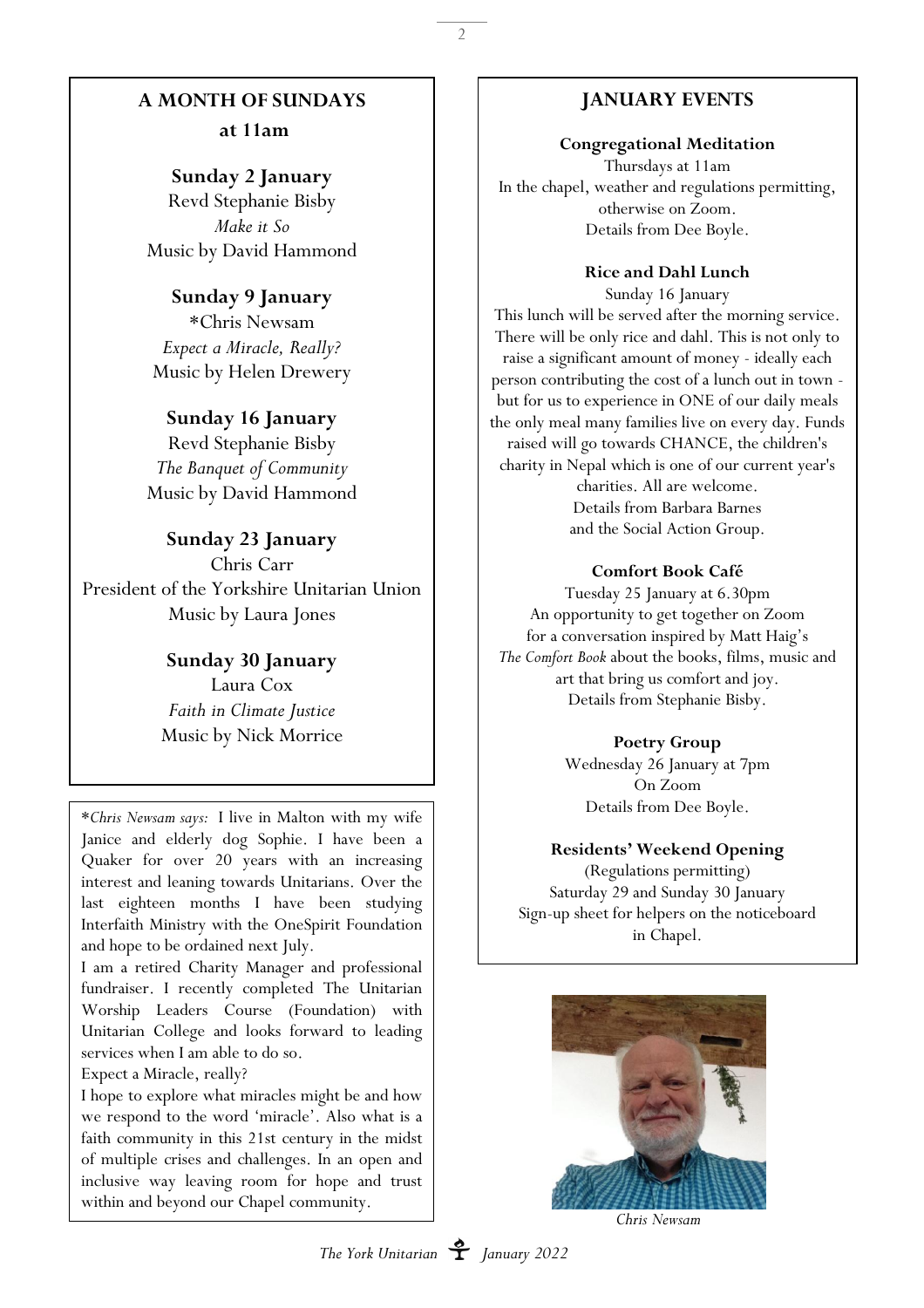#### **FEAR NOT** *The address by Revd Stephanie Bisby on Sunday 19 December 2021*

Have you ever had a phone call which started like this? 'Don't worry.' Or 'don't panic.' Or 'don't be alarmed.' And no matter the good intentions of the person on the other end of the line, what happens then? Yeah. Okay, now I'm worried. What just happened? Don't worry, but there's been… a fire, a flood, an accident, a burglary… because let's face it, nobody ever rings you up to say, 'don't worry but I've just put a fiver in the post, buy yourself some chocolate.' At least, I don't think they do. Nobody ever has with me.

'Fear not,' the angels said. If the angels said, 'fear not,' it's because they thought the shepherds had a reason to be afraid; that being afraid was a normal, rational response to whatever was going on.

For the longest time, I thought that simply had to do with the fact that the angels were there. And let's face it, 'fear not' seems like something worth saying when you're faced with an angelic messenger, whatever exactly one of those looks like – maybe a six or eight foot glowing humanoid form, with wings, hovering above the hillside, or maybe something else entirely – it's not like Luke actually tells us what form the angel took. But anyway, it was clearly something out of the ordinary, something that was probably going to leave them a bit rattled.

Lately, though, I've started to wonder if there was more to the instruction 'fear not' than that. Maybe the shepherds weren't just going to be scared by the angel. Maybe there was also something a little bit unsettling about the news the angel brought. 'Fear not, for behold, I bring you good news of great joy that will be for all the people. For unto you is born this day in the City of David a Saviour, who is Christ the Lord. And this will be a sign for you: you will find a baby wrapped in swaddling cloths and lying in a manger.' The angel is bringing news of a change, and we're most of us a little bit unsettled by change. This may be 'good news of great joy' but even positive changes are still, well, changes. This baby lying in the manger is pretty much going to upend civilisation as we know it, and even if the shepherds don't know that, presumably steaming off into the city to track down this baby wasn't on the cards when they left home, and they haven't packed for a

journey or told their families they're going, and who's going to look after the sheep while they're gone…

I don't know about you but I've always been rather fascinated with the minor characters in stories, the bit players we don't know much about, and I love it when someone sits down to try to imagine what everything must have looked like from their point of view. Think Tom Stoppard's *Rosencrantz and Guildenstern are Dead* – the story of two minor courtiers in Hamlet – or Jean Rhys' *Wide Sargasso Sea* – the story of Charlotte Brontë's mad woman in the attic. Or, of course, the medieval mystery plays, which bring to life the Bible's minor players in some deliciously bonkers ways, as they chat amongst themselves in an idiom more suited to the Yorkshire dales than the hills of Bethlehem, and swear by saints who weren't going to be born for another two centuries after the story's supposed climax.

One modern translation of the Wakefield Second Shepherd's play has the shepherd respond to the angels, 'This was as sweet a sound as ever yet I heard. But a marvel like this is all new, and I'm scared.' Yeah, that's a fair response. But then the shepherds all obediently take off to find the baby. No argument. Personally, I've never quite believed that. Maybe it's because I've always been a bit of a doubter, but it's not as if there weren't rationalists in the Bible, people who needed to see it to believe, and sometimes didn't quite believe it even then. Just look at Thomas. So I've always thought that at least one of the shepherds probably carped a bit at the suggestion of taking off travelling. Disputed whether the angel was real, or a really vivid dream, the result of too much cheese, or whatever the ancients thought induced nighttime visions. Argued about who was going to care for the sheep. Because surely they weren't just afraid of the angel, but of the strangeness of the night, and the possible consequences of departing from their normal routine. I'm pretty sure that just because the angel said 'Fear not' they didn't all suddenly find themselves free of fear.

Conquering fear is hard, and normally it doesn't just happen magically. It takes years of effort and training. If anyone has read Frank Herbert's *Dune*, or seen the recent film, you may remember the Bene Gesserit litany against fear: the words recited by devotees of this mysterious religious order to steel themselves against pain and the risk of harm.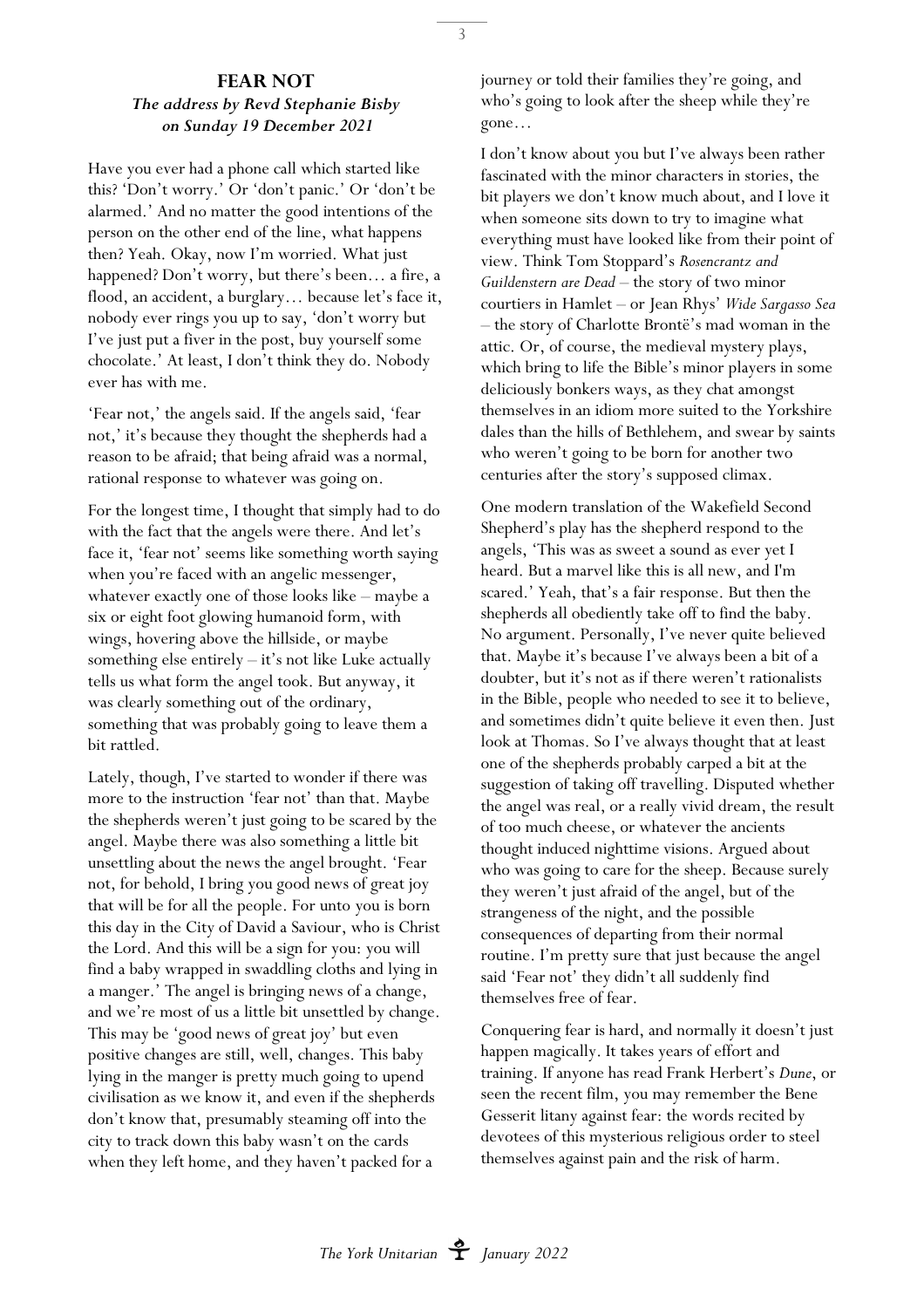'I must not fear. Fear is the mind-killer. Fear is the little-death that brings total obliteration. I will face my fear. I will permit it to pass over me and through me. And when it has gone past I will turn the inner eye to see its path. Where the fear has gone there will be nothing. Only I will remain.'

It's not an accident that Frank Herbert's words echo religious teachings from a whole variety of traditions. Fear is an obstacle to enlightenment, it keeps us from our true selves. It cannot be fought directly, only allowed to pass, or replaced with an alternative emotion. In Buddhism, for example, loving-kindness or metta meditations are seen as an antidote to fear. Buddhist teacher Sylvia Boorstein explains 'Fearlessness comes from benevolence and goodwill in the face of whatever oppresses you. You are afraid, but instead of fighting what faces you, you embrace it and accept it—you develop lovingkindness as a direct antidote to fear.'

The Bible suggests that love drives out fear, and modern science backs that view.

New research from the University of Exeter has found that being shown pictures of others being loved and cared for reduces the brain's response to threat.

The study found that when people were presented pictures of others receiving emotional support and love, the amygdala, the brain's fear center, didn't respond to images showing threatening facial expressions or words.

The study, published in the journal *Social, Cognitive and Affective Neuroscience*, suggests that being reminded of being loved and cared for dampens the threat response and may allow more effective functioning during, and activation of soothing resources after, stressful situations. (*Anxietycentre.com*)

Marianne Williamson's well-known words from *A Return to Love* argue that love and fear cannot coexist in the same space, and follow in the longstanding tradition of associating fear with darkness and love with light – a tradition which is problematic in some ways, yet enormously powerful.

'Our deepest fear is not that we are inadequate. Our deepest fear is that we are powerful beyond measure. It is our light, not our darkness that most frightens us. We ask ourselves, "Who am I to be brilliant, gorgeous, talented, fabulous?" Actually, who are you not to be? You are a child of God. Your playing small does not serve the world. There is nothing enlightened about shrinking so that other people won't feel insecure around you. We are all meant to shine, as children do. We were born to make manifest the glory of God that is within us. It's not just in some of us; it's in everyone. And as we let our own light shine, we unconsciously give other people permission to do the same. As we are liberated from our own fear, our presence automatically liberates others.'

She also writes:

'Love is what we are born with. Fear is what we learn. The spiritual journey is the unlearning of fear and prejudices and the acceptance of love back in our hearts. Love is the essential reality and our purpose on earth.'

Marianne Williamson reminds us, as the angels reminded the shepherds, and their story reminds us, that we always have a choice between fear and love. At the centre of the story is a child who hasn't learned to fear, who is surrounded by the purest of love. And if ever it feels as if we've lost that light, as if darkness is winning out, we only have to look at the cycle of the seasons to remind ourselves that, solstice to solstice, the world turns, and even the longest, darkest night comes to an end with the glow of sunrise.

> *Fear not, said he for mighty dread had seized their troubled minds, glad tidings of great joy I bring, to you and all mankind.*

Fear not, there is good news. Fear not, love conquers fear, light drives out darkness, winter gives way to spring, and new life is always a reason for hope. Fear not.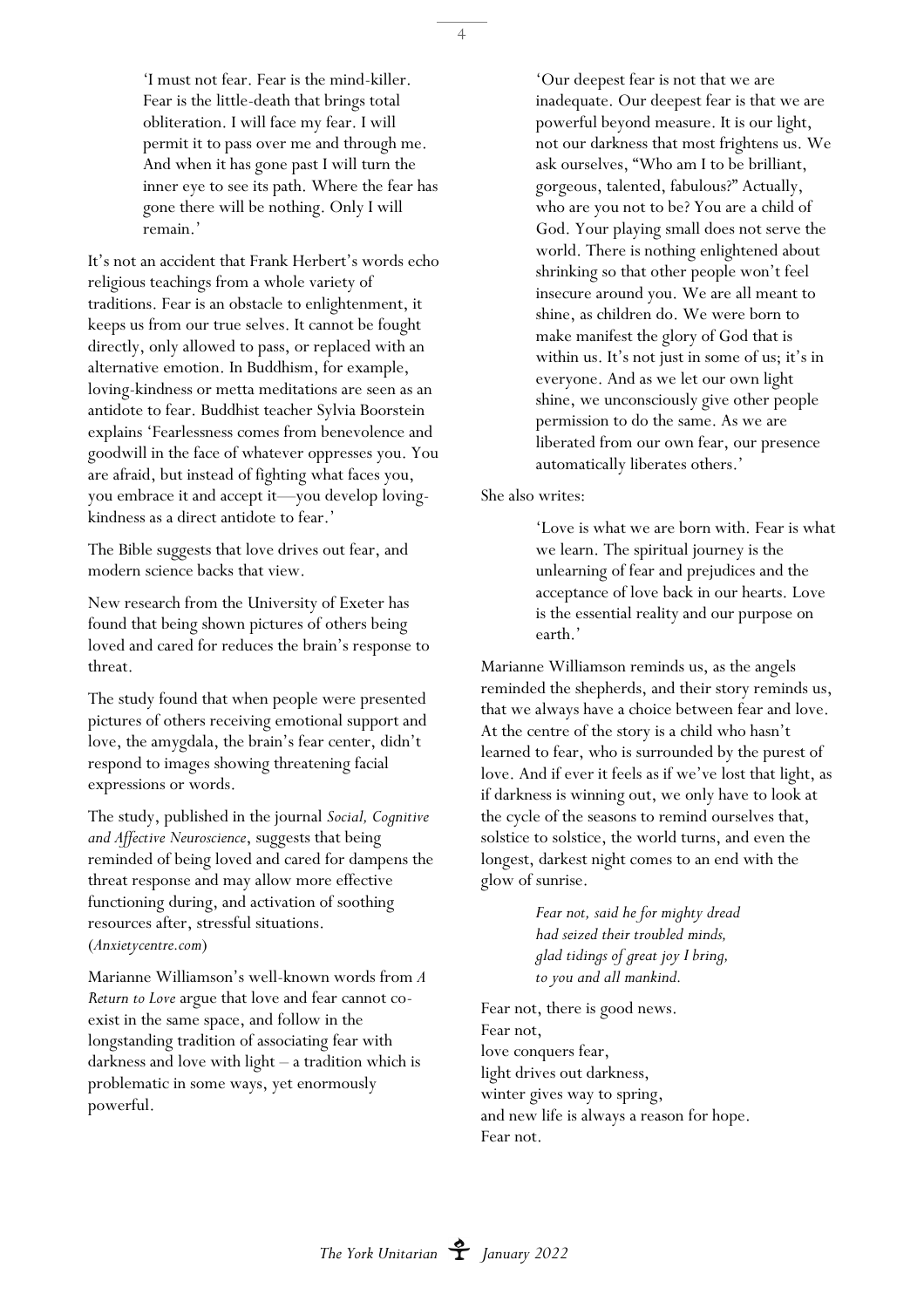#### **Thin Places**

*by Brinley Price*

I think of thin places: Ones that wake in me awe, Others that make me soar with joy, Though brief.

Edens, Gates of heaven: The beauty of spring song, The breathtaking view from a peak, Blue deeps;

But now In this lock-down Only seen on a screen, Heard from speakers or reached through prints On walls.

So sad I once rarely Sought their sanctuaries, Journeyed from this city's grey wastes, To drink,

To stir From soul's torpor, From its suffocation, And, finding skies vaster than self, Dissolve.

*This poem was inspired by Claire Wilton's service on the theme of thin places in 2021.*

# '**Winter Solstice – dark night ensouled'**

*by Chris Newsam*

5

On this night-day crisp-sharp-darkness secrets dreaming

Earth still, wind gasping for breath Fire, withholding its very light-being Flickering embers - don't warm cold dry bones

This deep deep black satin Itself only transient - mortal

We turn once more Pathway our pilgrimage Encircling the glowing ember Solstice to solstice

What dream awakens? Here - now? Out with the old - borne with the new? Yule and Christ-Mass entwined

#### **MEMBERS' NEWS**

Our condolences to Myrna Michell on her recent loss of a close family member.

**…**

York Interfaith Meeting (on Zoom) Tuesday 11 January at 7.30pm (You will be able to join from 7.20pm onwards.) Dee Boyle and others will talk about how their personal faith has developed or changed over the course of their lives so far. The meeting will be chaired by Daryoush Mazloum. Contact Dee for details of how to attend.